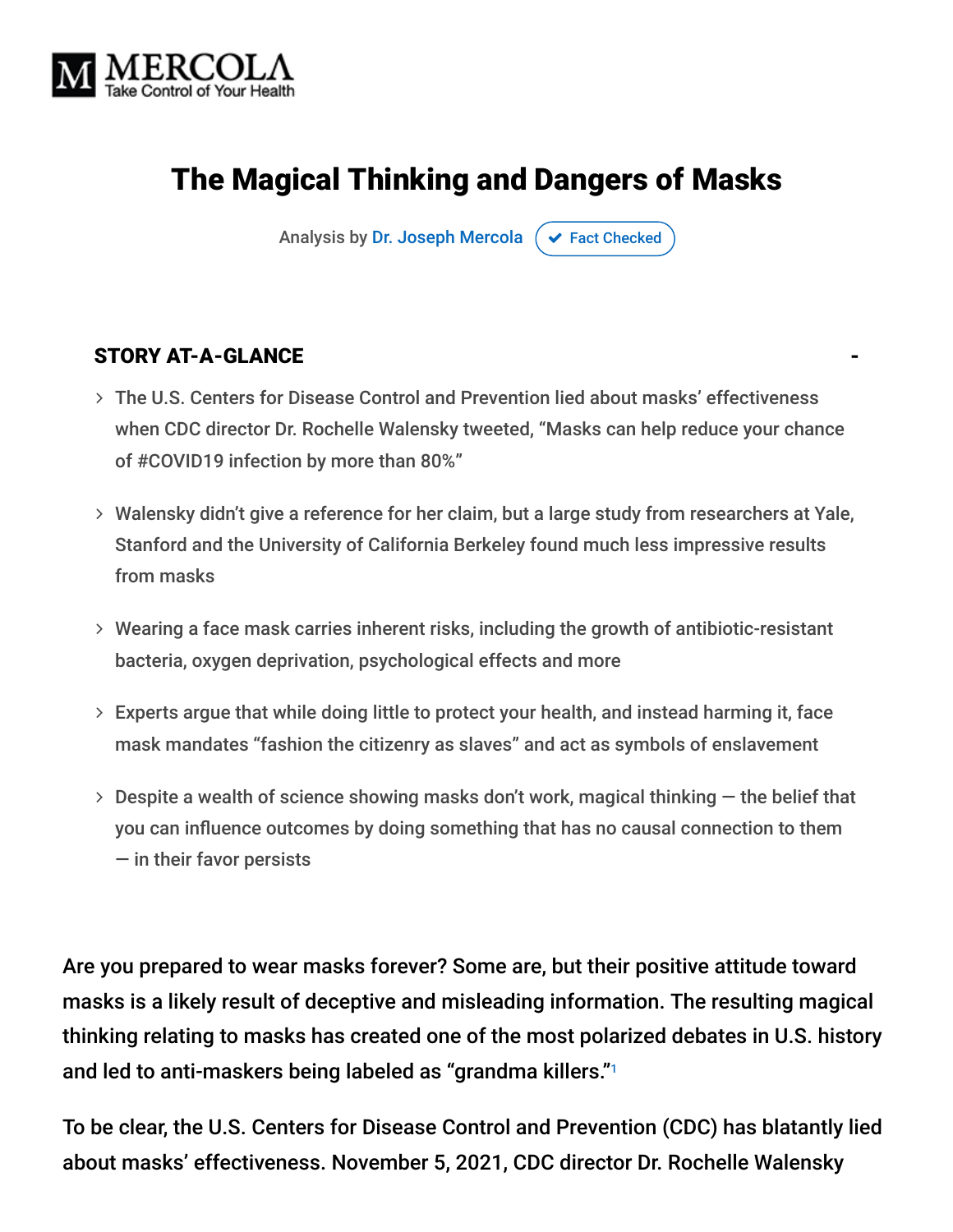tweeted, "Masks can help reduce your chance of #COVID19 infection by more than 80%." 2

But as Dr. Vinay Rasad, MPH, a hematologist-oncologist and associate professor in the department of epidemiology and biostatistics at the University of California San Francisco, put it in the Brownstone Institute, "I don't know how to put this politely, but it is a lie, and a truly unbelievable one at that … The idea that masks could reduce the chance of infection by 80% is simply untrue, implausible and cannot be supported by any reliable data." 3

### Masks Have Meager Effectiveness, if Any

Walensky didn't give a reference for her claim that masks reduce COVID-19 infection by 80%, but a large study<sup>4</sup> from researchers at Yale, Stanford and the University of California Berkeley found much less impressive results from masks.

The trial involved 342,183 people from 600 villages in rural Bangladesh from November 2020 to April 2021. In villages that received masks, the number of symptomatic COVID-19 infections were 9.3% lower compared to villages without masks, or 11% lower in villages that received surgical masks instead of cloth masks. 5

Why, then, hasn't Walensky's tweet been flagged for misinformation and targeted by "fact checkers" calling out the blatant lie? Rasad featured a tweet $^{\circ}$  by Carnegie Mellon University mathematician Wesley Pegden, who said: 7

*"The head of the agency responsible for providing Americans with accurate and trustworthy information about interventions (like vaccines) that we actually know are really effective should not also be making fabricated quantitative statements in support of poorly evidenced ones."*

### Antibiotic-Resistant Pathogens Live on Face Masks

While face masks continue to be recommended or mandated, little has been said about the risks inherent to covering your mouth and nose with fabric or other materials. Both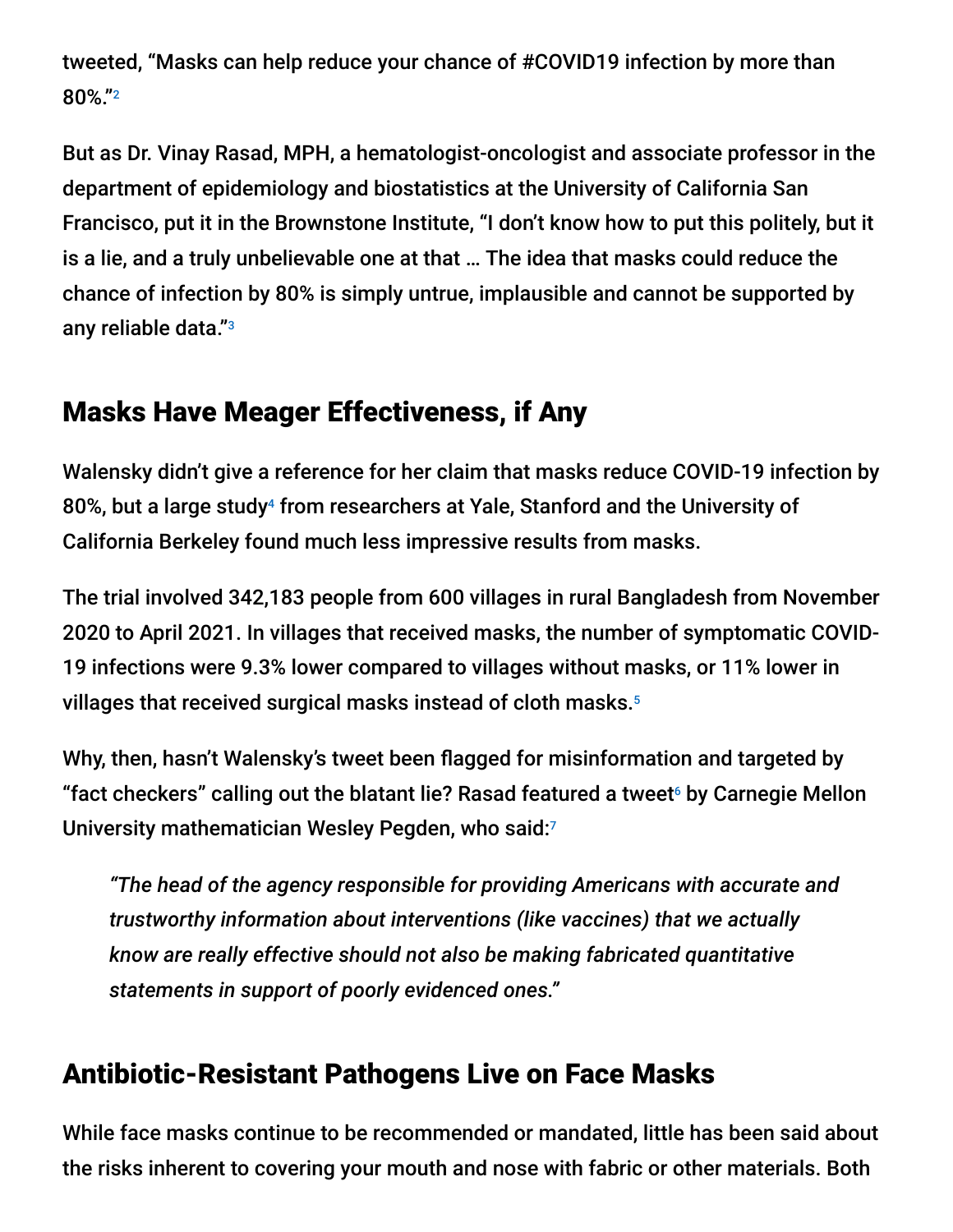cotton and surgical masks collect pathogens that may increase your risk of infectious illness  $-$  a factor that's rarely taken into account when discussing their merits.

When researchers from the University of Antwerp, Belgium, analyzed the microbial community on surgical and cotton face masks from 13 healthy volunteers after being worn for four hours, bacteria including Bacillus, Staphylococcus and Acinetobacter were found — 43% of which were antibiotic-resistant. 8

In order to best clean masks to remove the bacteria, the study found boiling at 100 degrees Celsius (212 degrees F), washing at 60 degrees Celsius (140 degrees F) with detergent or ironing with a steam iron worked best, but only 21% of survey respondents said they cleaned their cotton face masks daily.<sup>9</sup> According to the researchers:

*"Taken together, this study suggests that a considerable number of bacteria, including pathobionts and antibiotic resistant bacteria, accumulate on surgical and even more on cotton face masks after use. Based on our results, face masks should be properly disposed of or sterilized after intensive use. Clear guidelines for the general population are crucial to reduce the bacteria-related biosafety risk of face masks …"*

Researchers from Germany similarly questioned whether a mask that covers your nose and mouth is "free from undesirable side effects" and potential hazards in everyday use.<sup>10</sup> It turned out they were not and instead posed significant adverse effects and pathophysiological changes, including the following, which often occur in combination: 11

| Increase in dead space<br>volume       | Increase in breathing<br>resistance | Increase in blood carbon<br>dioxide             |
|----------------------------------------|-------------------------------------|-------------------------------------------------|
| Decrease in blood oxygen<br>saturation | Increase in heart rate              | Decrease in<br>cardiopulmonary capacity         |
| <b>Feeling of exhaustion</b>           | Increase in respiratory<br>rate     | Difficulty breathing and<br>shortness of breath |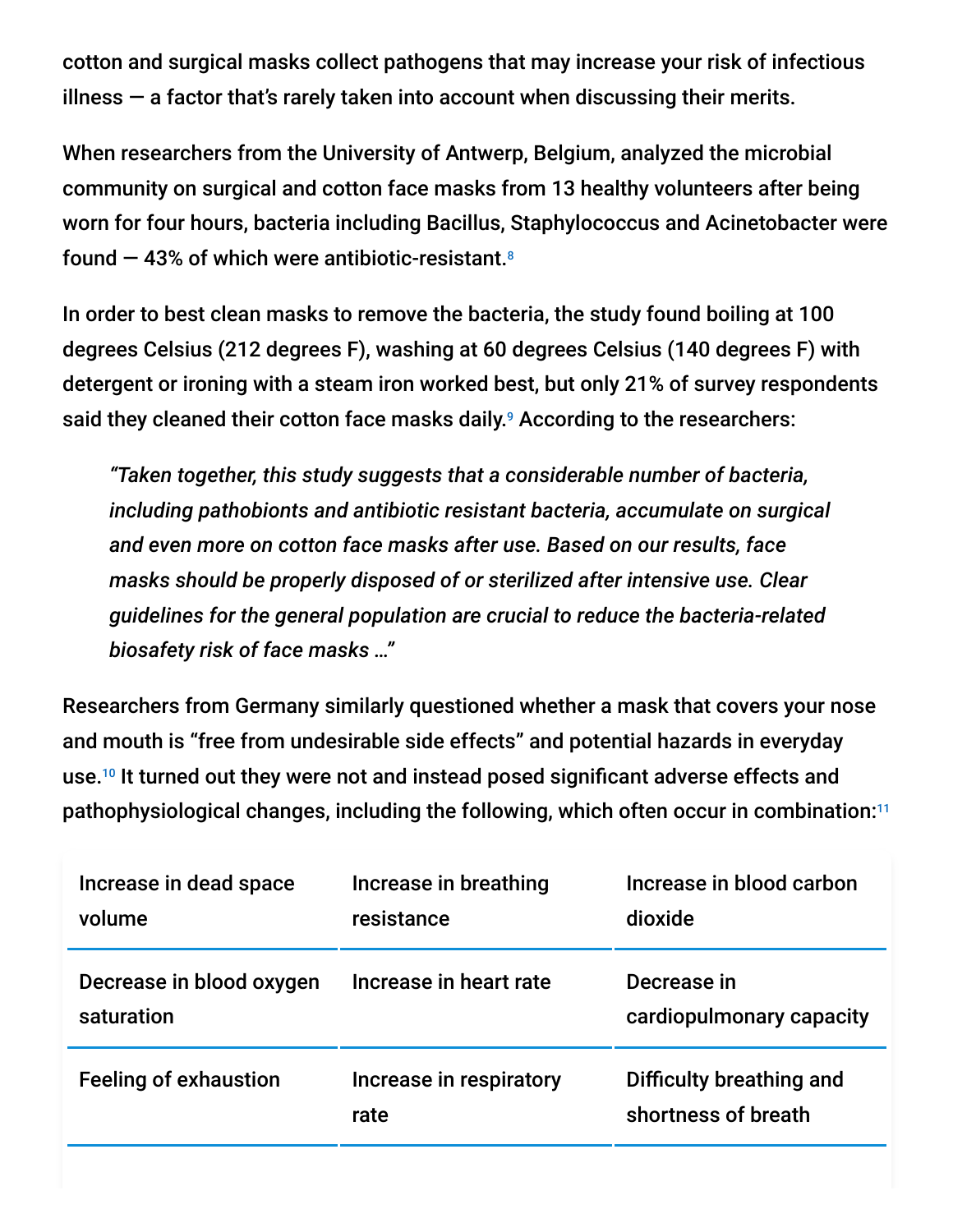| Headache          | <b>Dizziness</b>                  | Feeling of dampness and<br>heat                                                 |
|-------------------|-----------------------------------|---------------------------------------------------------------------------------|
| <b>Drowsiness</b> | Decrease in empathy<br>perception | <b>Impaired skin barrier</b><br>function with acne, itching<br>and skin lesions |

### Mask-Induced Exhaustion Syndrome Is Prevalent

The study referred to this cluster of symptoms as mask-induced exhaustion syndrome (MIES) and warned that children, pregnant women and those who are sick or suffering from certain chronic conditions may be particularly at risk from extended masking. While short-term effects include microbiological contamination, headaches, exhaustion, carbon dioxide retention and skin irritation, the long-term effects may lead to chronic issues: 12

*"Extended mask-wearing would have the potential, according to the facts and correlations we have found, to cause a chronic sympathetic stress response induced by blood gas modifications and controlled by brain centers. This in turn induces and triggers immune suppression and metabolic syndrome with cardiovascular and neurological diseases."*

Further, "it can be assumed," they wrote, "that the potential adverse mask effects described for adults are all the more valid for children: … physiological internal, neurological, psychological, psychiatric, dermatological, ENT, dental, sociological, occupational and social medical, microbiological and epidemiological impairments …

The masks currently used for children are exclusively adult masks manufactured in smaller geometric dimensions and had neither been specially tested nor approved for this purpose."<sup>13</sup>

Again, in taking on these unknown risks  $-$  both short- and long-term  $-$  to wear masks, the benefits are highly questionable and intended to thwart a pathogen with a low death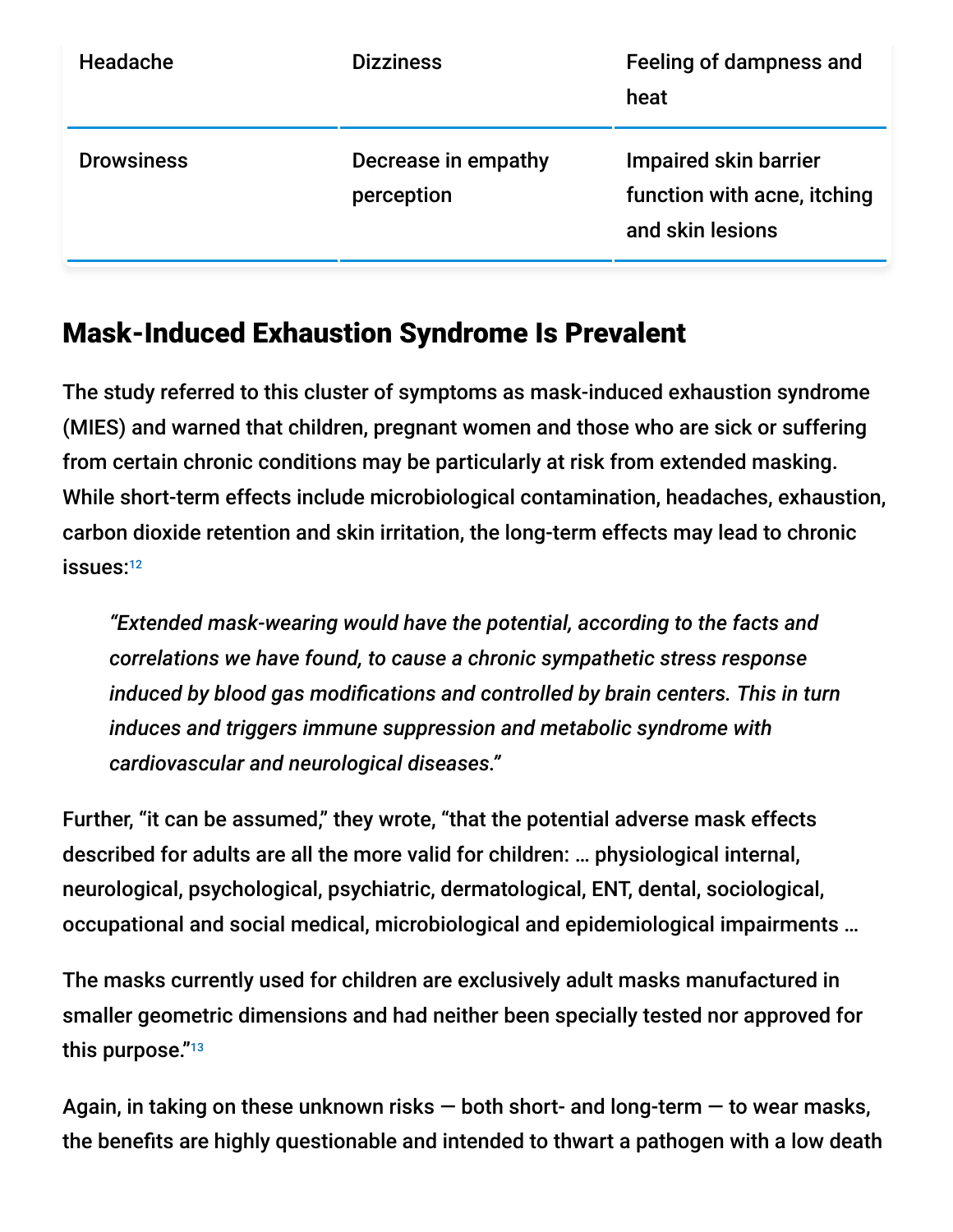*"[R]ecent studies on SARS-CoV-2 show both a significantly lower infectivity and a significantly lower case mortality than previously assumed, as it could be calculated that the median corrected infection fatality rate (IFR) was 0.10% in locations with a lower than average global COVID-19 population mortality rate.*

*In early October 2020, the WHO also publicly announced that projections show COVID-19 to be fatal for approximately 0.14% of those who become ill compared to 0.10% for endemic influenza — again a figure far lower than expected. On the other hand, the side effects of masks are clinically relevant."*

## 'The Mask of Your Enslavement'

It's clear that the evidence in support of masks for physical protection against disease is lacking, while their potential for psychological harm is immense. Brownstone Institute highlighted the story of folk saint Escrava Anastácia, a slave of African descent who lived in Brazil during the 19th century. 15

She was forced to wear a metal, muzzle-like mask during her lifetime in order to silence her from speaking out about the oppression and injustice she was facing. As written by Roberto Strongman, associate professor in the department of black studies at the University of California, Santa Barbara: 16

*"The apparition of Anastásia at anti-lockdown rallies represents an opportunity to understand the current medical tyranny as a form of enslavement and to forge links of solidarity between communities whose freedom is threatened across all racial groups. The claim of cooptation deserves to be unpacked for a valid claim of cultural usurpation could easily work towards severing important alliances in a divide-and-conquer model.*

*While there are clear specificities between the suffering of Africans under the system of chattel slavery and the deprivation of civil liberties endured by most citizens around the world during the current pandemic panic, Anastásia reminds*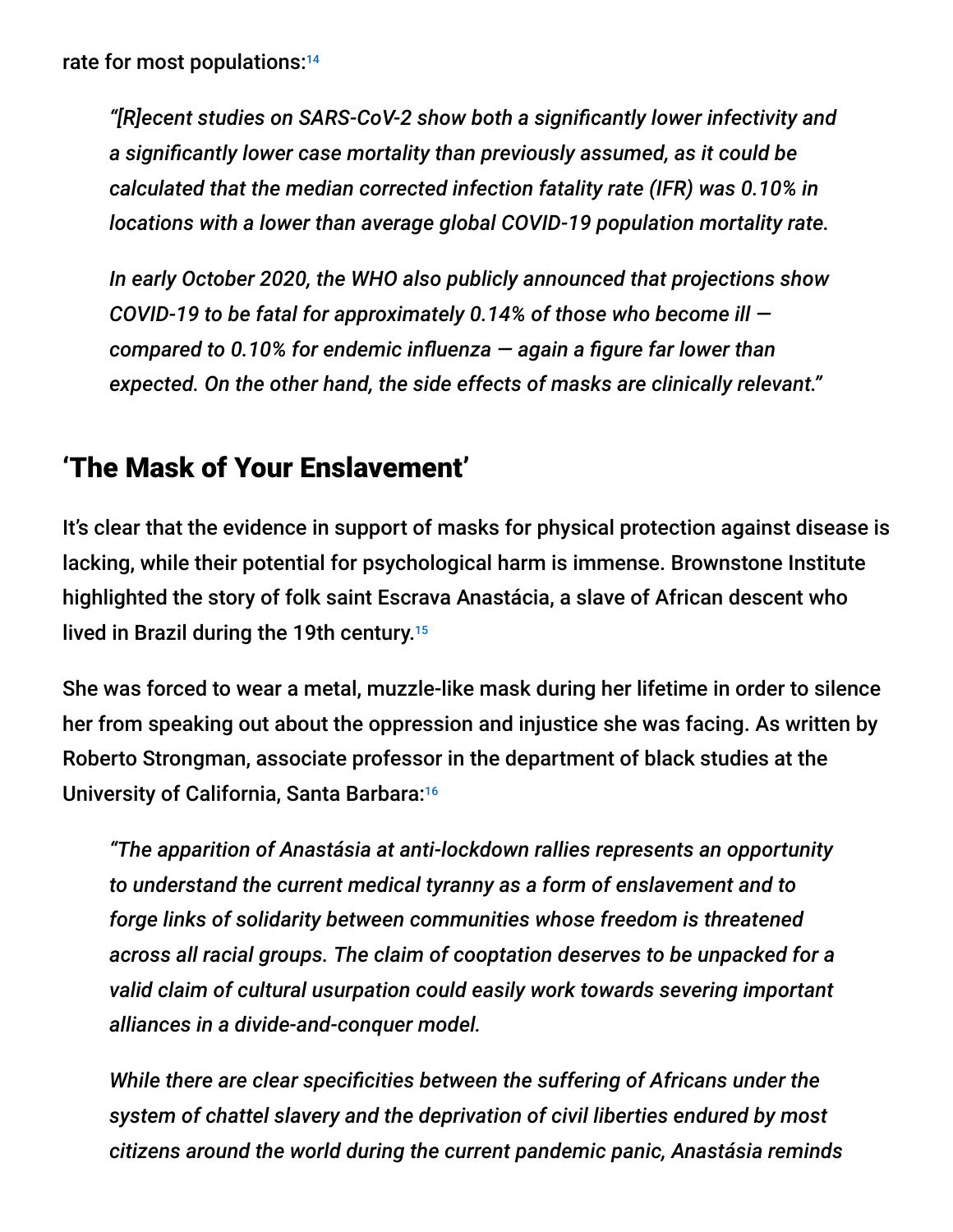*us of certain transhistorical constants in the process of dehumanization and subjugation of populations through the gagging and muzzling of their bodies to quell their protestations."*

Strongman pointed out several undeniable reasons why face mask mandates "fashion the citizenry as slaves" and act as symbols of enslavement. Among them, they: 17

Lead to oxygen deprivation, promoting a state of physical and mental weakness

Are symbols of submission and used as part of master-slave dynamics

Enforce the creation of a carceral culture

Erase personhood and homogenize the masses — "The collectivized wearing of masks results in an enforced uniformity in which the individual cedes way to the nameless collectivity as the neo-meta citizen." 18

Are theatrical and act to conceal identities, rendering us alien to others and ourselves

Delete facial expressions and inhibit nonverbal communication, including that necessary for social organization that can lead to revolution

Reduce verbal output

Are visible displays of allegiance to the "system of medicalizing technocratic control"

Are part of preparing individuals for new societal roles — "However transitory the current regime of face masking might be, the population must face that we are being forced to undergo a rite of passage, a process of resocialization into the new normal."

Promote a culture of fear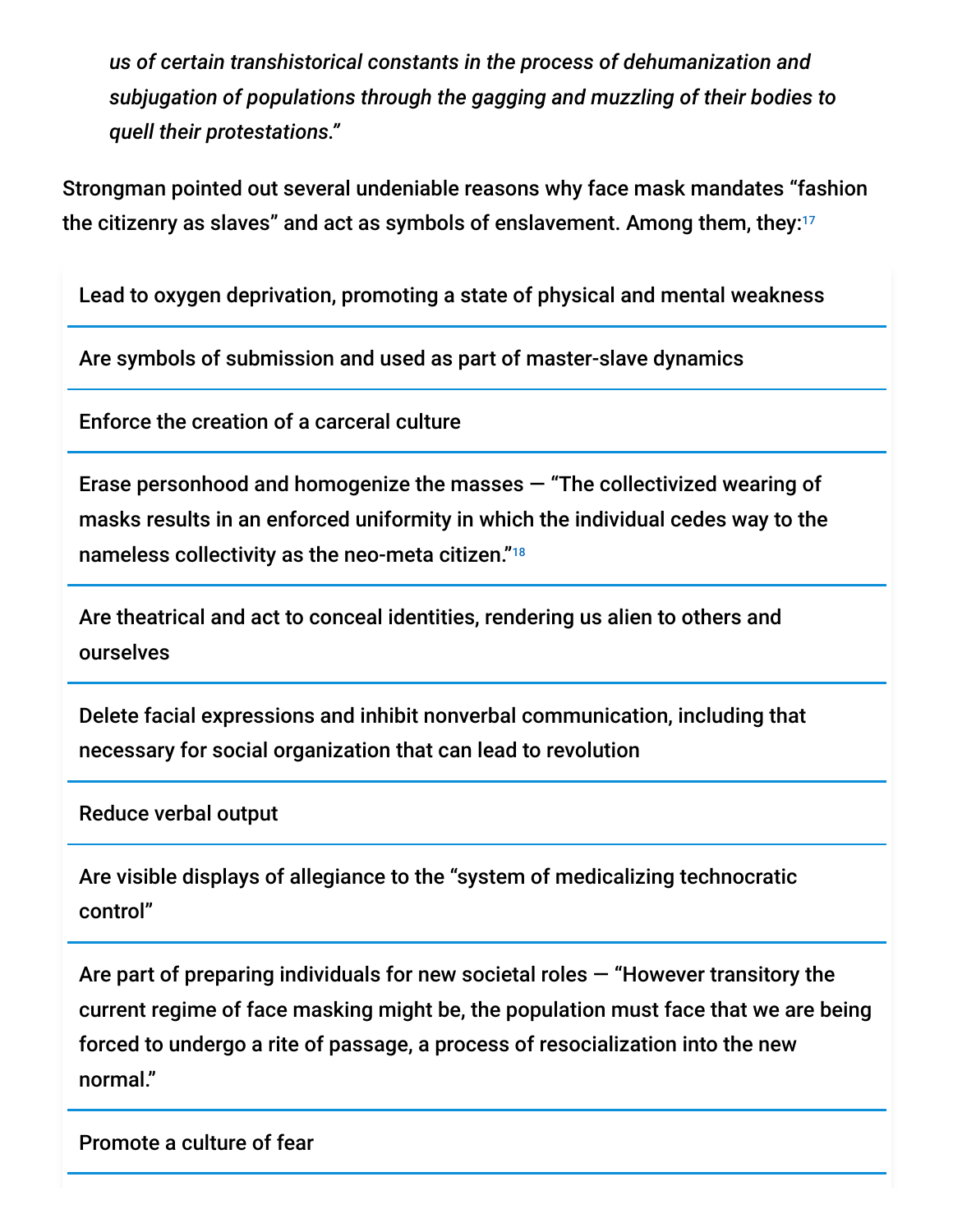Act as deterrents of solidarity by making your neighbor into a "nameless pathogenic vector instead of your ally"

#### Magical Thinking on Masks

In addition to flat-out lies, the CDC also makes nonsensical statements, like this: "Cloth masks will not protect you from wildfire smoke … They might not catch small, harmful particles in smoke that can harm your health." 19

But we are to believe that they will protect us from an aerosolized virus? "The virus is 25X smaller than a smoke particle," wrote Steve Kirsch, executive director of the Vaccine Safety Research Foundation. "So it's like trying to stop a mosquito with a chain link fence." 20

Yet magical thinking  $-$  the belief that you can influence outcomes by doing something that has no causal connection to them  $-$  persists. Robert Dingwall, a consulting sociologist, questioned why the U.K.'s Health Security Agency expert panel used only a second-class evidence base that failed to demonstrate clear benefits on which to base their conclusion that face masks in the community help reduce transmission. He wrote: 21

*"The state of the face mask debate is rather as if Galileo had published his account of the heliocentric universe and then included a paragraph at the end telling the reader to ignore all the evidence because the Church had declared that everything revolved around the Earth.*

*In the absence of better-quality work — and we must ask why that research has not been done — some of the claims for face masks look much more like magical thinking than anything that demonstrates the sort of casual connection that might be recognizable as science."*

As the pandemic stretches on, science continues to be ignored and recommendations are primarily pushed based on emotional justifications and triggers. If science were